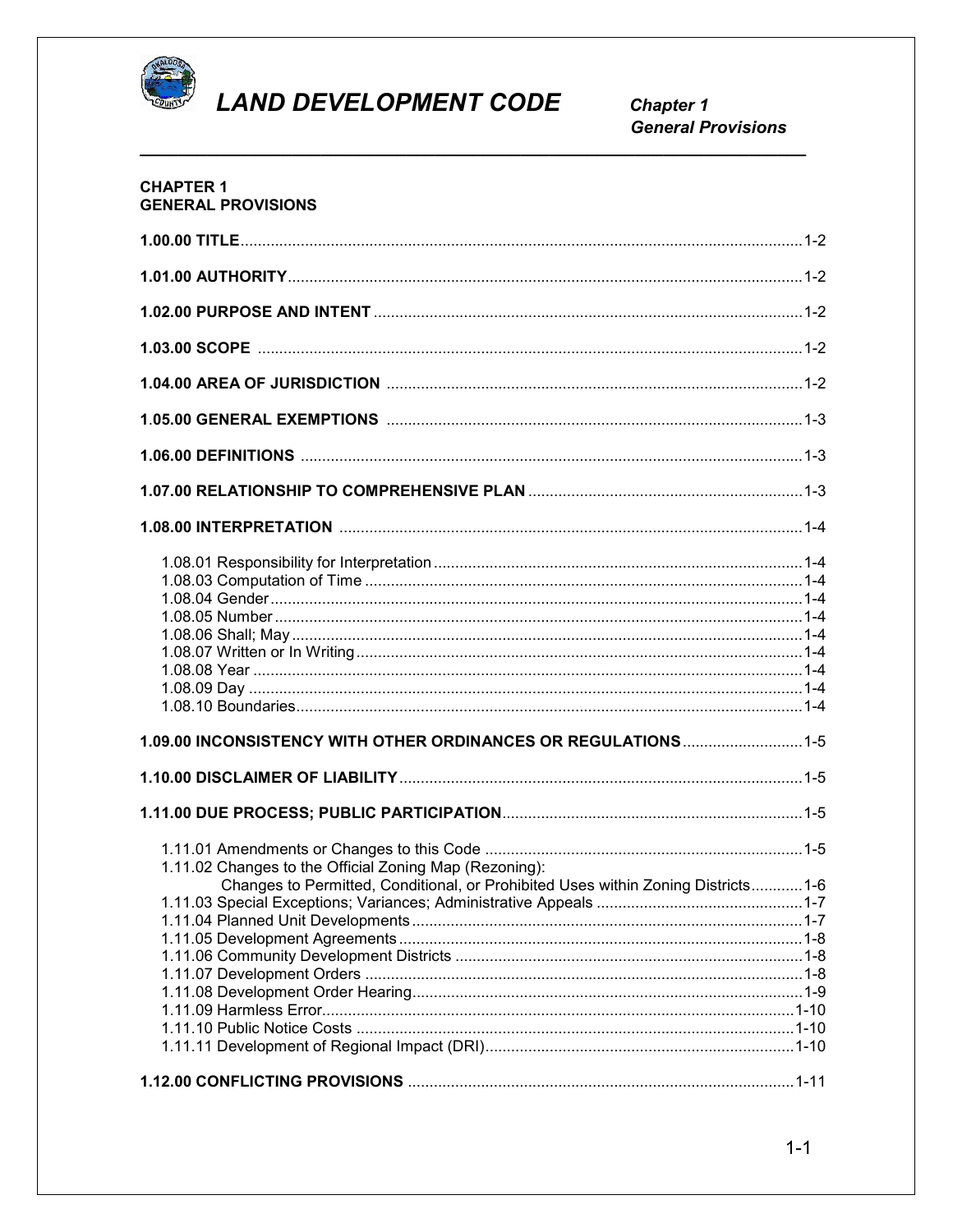

 *General Provisions*

**1.00.00 TITLE:** This document shall be entitled the "Okaloosa County Land Development Code" and may be hereinafter referred to as the "Development Code" or this "Code."

*\_\_\_\_\_\_\_\_\_\_\_\_\_\_\_\_\_\_\_\_\_\_\_\_\_\_\_\_\_\_\_\_\_\_\_\_\_\_\_\_\_\_\_\_\_\_\_\_\_\_\_\_\_\_\_\_\_\_\_\_\_\_\_\_\_\_\_\_\_\_*

**1.01.00 AUTHORITY:** This Code is authorized and enacted pursuant to the general powers and duties granted to Boards of County Commissioners pursuant to Chapter 125, Florida Statutes and specific authority found at Section 163.3202, Florida Statutes.

**1.02.00 PURPOSE AND INTENT:** This Code has been prepared in accordance with and is intended to implement the goals, objectives, and policies of the Okaloosa County Comprehensive Plan by classifying and regulating the use and development of lands and waters in unincorporated Okaloosa County. This Code is intended to promote the public health, safety, comfort, convenience, prosperity, and general welfare of residents, landowners, and business enterprise within the County; and to protect and preserve the natural, cultural, historic, and aesthetic resources therein. The broad and general purposes of this Code are to:

Implement and promote consistency between the Comprehensive Plan and this Code;

Specify and describe responsibilities and procedures for the administration of this Code;

Provide essential requirements of law for standards and criteria relating to zoning, development orders and permits, and development regulations in order to provide clarity and certainty in the land development and growth management process;

Safeguard the public health, safety and general welfare by controlling the design, location, use, or occupancy of land, water, buildings and structures through the regulated and orderly use and development of land within the unincorporated County;

Promote the effective and efficient use of public financial resources by ensuring that land use, zoning, and development permitting is conditioned upon the adequate availability of public facilities and services; and,

Promote and fulfill the intent and requirements of Sections 163.3201 and 163.3202, Florida Statutes.

In fulfilling these purposes, this Code is intended to benefit the public as a whole and not any specific person or class of persons.

**1.03.00 SCOPE:** The provisions of this Code shall apply to the land use, development, construction, addition, alteration, moving, repair, and occupation of any building, structure, parcel of land or sign unless otherwise expressly excepted or exempted herein. All public or private development shall be permitted in accordance with this Code unless otherwise superceded by state or federal law.

Where, in any specific case, different sections of this Code specify different requirements, the more restrictive shall govern. Where there is a conflict between a general requirement and a specific requirement, the more specific requirement shall be applicable. In the event of a conflict or inconsistency between the provisions of this Code and the Comprehensive Plan the Comprehensive Plan shall control to the extent of the conflict or inconsistency.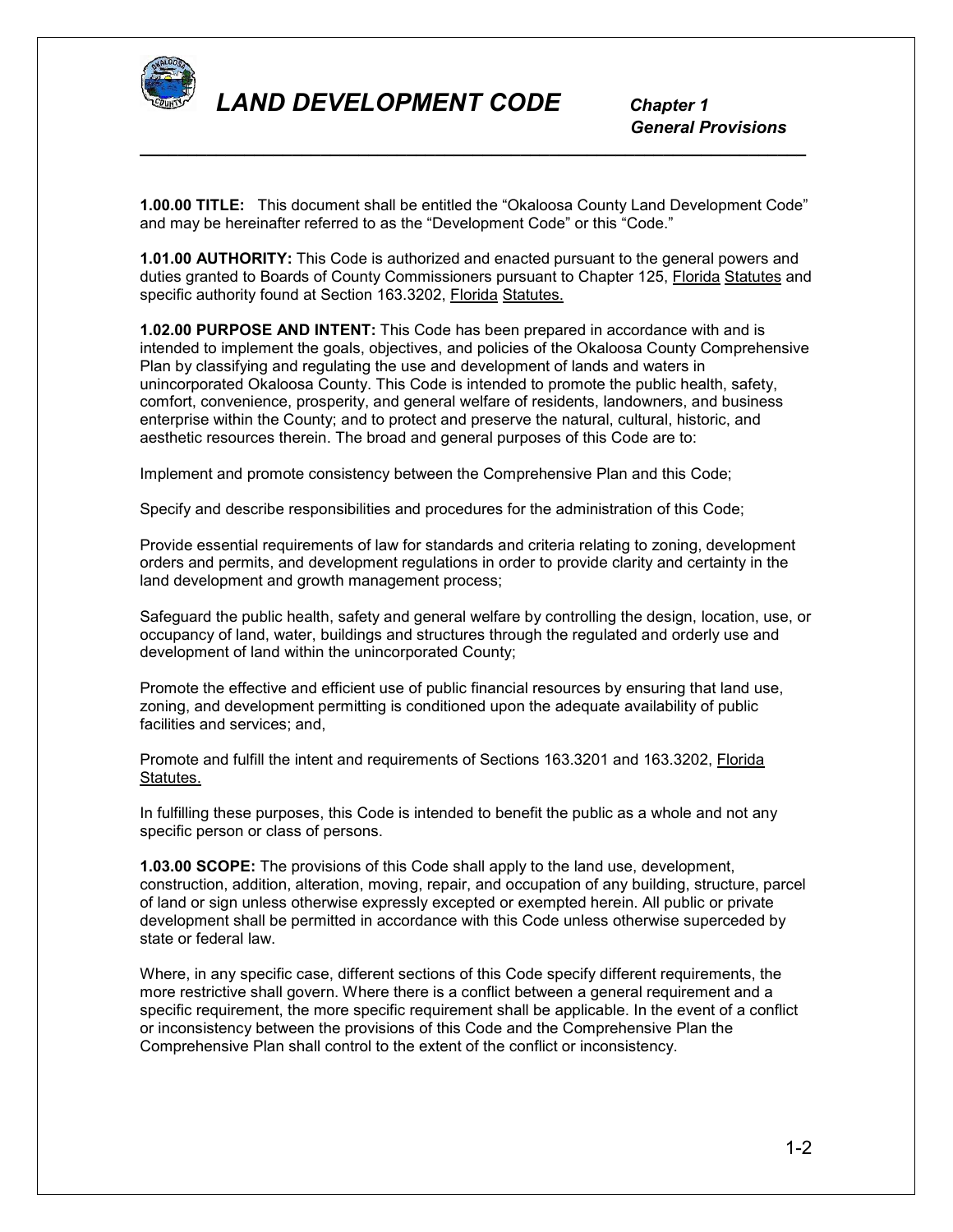

 *General Provisions*

**1.04.00 AREA OF JURISDICTION:** The requirements and provisions of this Code shall apply within the unincorporated area of Okaloosa County, or as otherwise provided in Section 163.3171, Florida Statutes

*\_\_\_\_\_\_\_\_\_\_\_\_\_\_\_\_\_\_\_\_\_\_\_\_\_\_\_\_\_\_\_\_\_\_\_\_\_\_\_\_\_\_\_\_\_\_\_\_\_\_\_\_\_\_\_\_\_\_\_\_\_\_\_\_\_\_\_\_\_\_*

**1.05.00 GENERAL EXEMPTIONS:** The following conditions and situations shall be exempt from the provisions of this Code only to the extent described herein.

- 1. Family Homestead. The density requirements of this Code shall not apply to the conveyance of an individual parcel of property to be used solely as a family homestead by a child, step-child, adopted child, grandchild, sibling, adoption parent, step-parent, grand-parent, or parent of the owner of the property being conveyed. All other applicable Code requirements must be met for property conveyed in this manner. This exemption shall apply only to lots or parcels greater than one (1) acre in size when no more than four lots or parcels, including the "parent parcel", will be created from a "parent parcel."
- 2. Development of Regional Impact (DRI). Nothing in this Code shall modify or limit the rights of any person to complete any development that had been authorized as a DRI pursuant to Chapter 380, Florida Statutes who has been issued a final development order where development has commenced and continued in good faith consistent with the authorized development order.
- 3. Farm Operations. Farm operations shall be exempt from the provisions of this Code to the extent specified in s. 823.14, Florida Statutes (Right to Farm Act) and s. 163.3162, Florida Statutes (Agricultural Lands and Practices Act). Pursuant to Section 604,500), Florida Statutes (General Agricultural Laws), nonresidential farm buildings are subject to Land Development Code Sec. 3.06.00 (flood hazard areas).
- 4. Parcels of Record. Parcels of record recorded prior to July 10, 1990 shall be vested for the development of one dwelling unit regardless of the density or intensity of use assigned to that parcel by this Code. A "parcel of record" is a piece of property duly recorded by plat or deed in the Official Records of the Clerk of Court, and may include metes and bounds legal descriptions when such descriptions apply to individual, discreet parcels of land. All dimensional requirements specified for the zoning district involved must be met to the extent practicable, except that waterfront lots platted prior to 1990 shall have a rear setback of 25 feet.

**1.06.00 DEFINITIONS:** Unless otherwise expressly stated in a chapter or section the definitions set forth in Appendix A shall be used for the administration and enforcement of this Code. Where any word, term or phrase is not defined in Appendix A such word, term, or phrase shall have the ordinarily accepted meaning as the context implies; or definitions may be relied upon from the Florida Statutes, Florida Administrative Code, Black's Law Dictionary, or from other professionally accepted sources. The application of any particular definition to any particular case or situation shall be at the sole discretion of the County.

**1.07.00: RELATIONSHIP TO COMPREHENSIVE PLAN:** It is the intent of the Board of County Commissioners that this Code implements and be consistent with the Okaloosa County Comprehensive Plan, Ordinance 90-1, as amended (the "Plan"). This Code is intended to implement the Plan by putting into practical effect the planning concepts and goals, objectives, and policies that have regulatory effect as set forth therein. The provisions and requirements of this Code shall be consistent with the Plan when such provisions are compatible with and further the goals, objectives, and policies set forth in the Plan. The term "compatible with" means the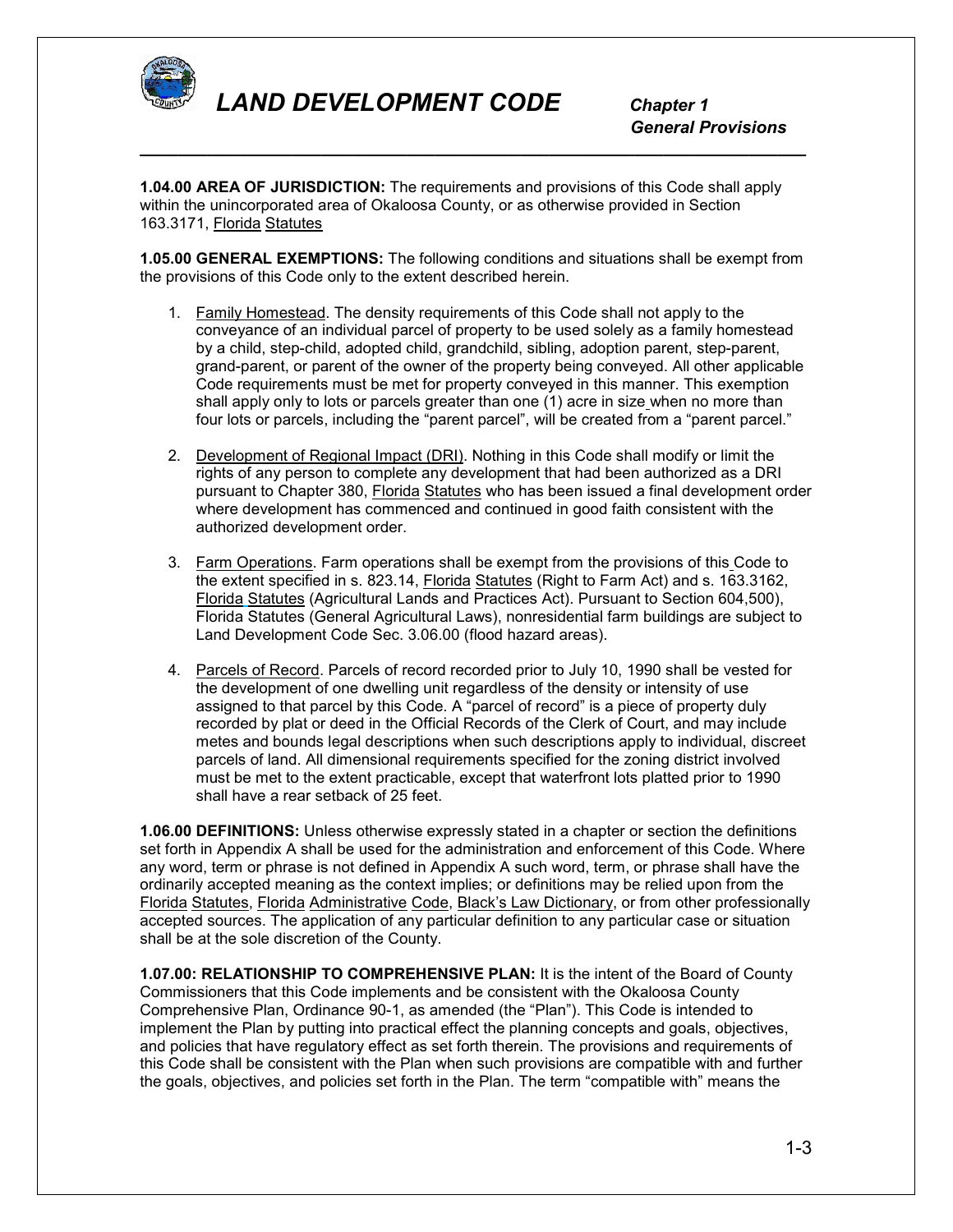

 *General Provisions*

provisions of this Code are not in conflict with the Plan. The term "further" means to take action in the direction of realizing and achieving the goals, objectives, and policies of the Plan.

*\_\_\_\_\_\_\_\_\_\_\_\_\_\_\_\_\_\_\_\_\_\_\_\_\_\_\_\_\_\_\_\_\_\_\_\_\_\_\_\_\_\_\_\_\_\_\_\_\_\_\_\_\_\_\_\_\_\_\_\_\_\_\_\_\_\_\_\_\_\_*

In the event of a conflict or inconsistency between this Code and the Comprehensive Plan the provisions of the Plan shall govern. Any action to challenge the consistency of this Code with the Plan shall be governed by Section 163.3213, Florida Statutes. Any action to challenge or enforce development orders or permits issued pursuant to this Code shall be as specified in Section 163.3215, Florida Statutes.

**1.08.00 INTERPRETATION:** Guidelines for interpretation of this Code shall be as specified in this Section. In the interpretation of this Code all provisions shall be liberally construed in favor of the governmental purposes and objectives of the County, and shall not limit nor repeal any other powers granted under general law.

**1.08.01 Responsibility for interpretation:** In the event any question(s) arise regarding the administration or application of regulations, development criteria or standards, definitions, zoning district boundaries, or any other provision of this Code, the Planning Official or designee, shall be responsible for interpretation; and may rely upon the Comprehensive Plan, Florida Statutes, Florida Administrative Code, case law, or other professionally accepted source for guidance. Responsibility for interpretation shall be limited to ministerial matters that do not involve legislative actions, and shall not be construed as overriding or superceding any responsibilities, powers, or duties incumbent upon any other commission, board, official, or agency.

#### **1.08.02 Reserved.**

**1.08.03 Computation of time:** Unless otherwise specified, computation of time or the time in which an act is to be completed shall be determined using consecutive, 24-hour calendar days, excluding county-declared emergencies.

**1.08.04 Gender:** Words importing the masculine gender shall be construed to include the feminine and neuter.

**1.08.05 Number:** Words in the singular shall include the plural and vice-versa.

**1.08.06 Shall; May :** The word "shall" is mandatory; "may" is permissive.

**1.08.07 Written or in writing:** "Written" or "in writing" shall include any representation of words, letters, or figures in the English language, whether by printing or otherwise, and may include representations using electronic media.

**1.08.08 Year:** Year shall mean a 12-month calendar year.

**1.08.09 Day:** Day shall mean a 24-hour calendar day, unless otherwise specified.

**1.08.10 Boundaries:** Where uncertainty arises or exists as to the boundary lines for zoning districts, land use categories, or any other geographically-described areas within this Code the following criteria shall apply.

1. Boundaries indicated as approximately following the centerlines of streets, highways, or alleys shall be construed to follow such centerline.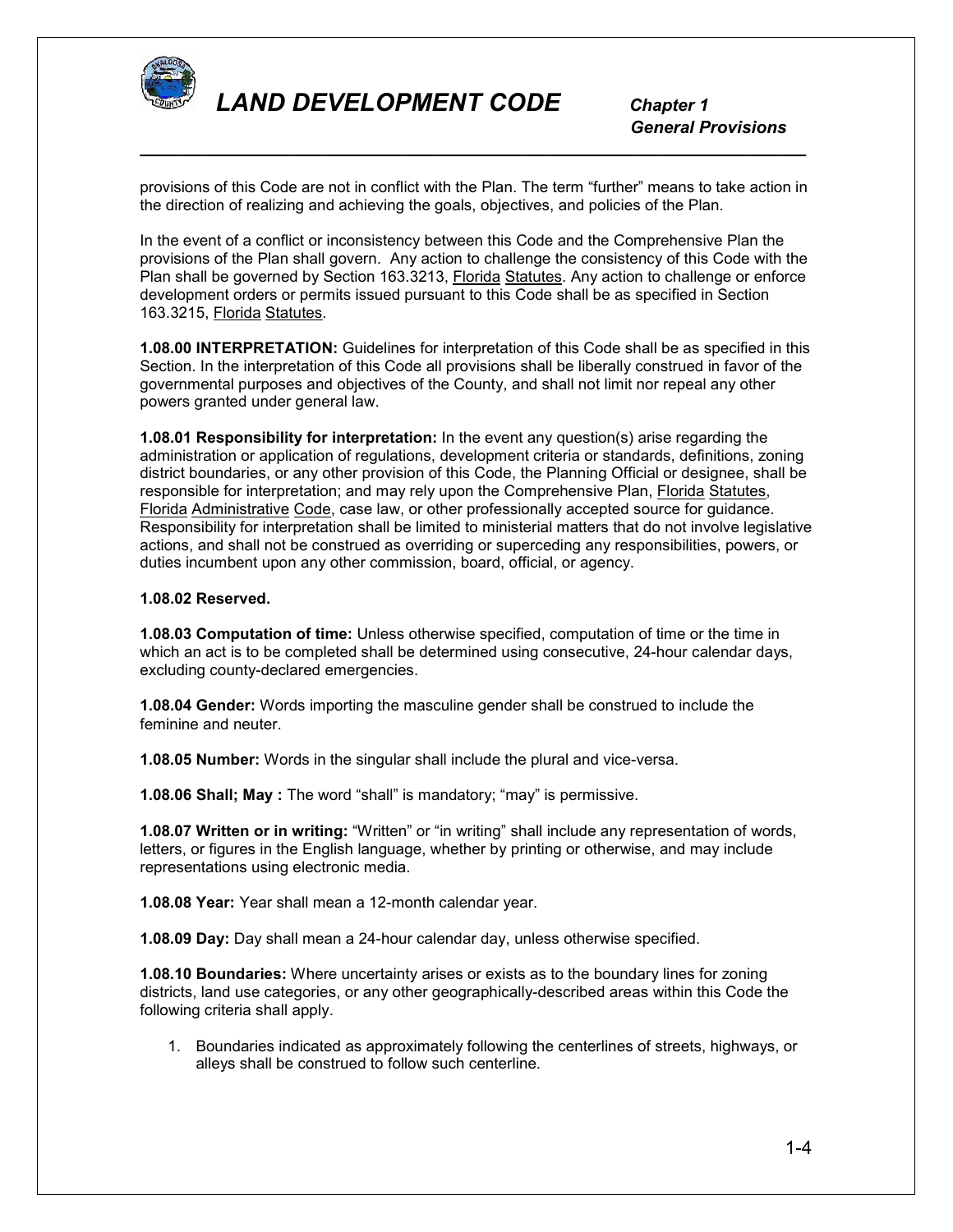

2. Boundaries indicated as approximately following platted lot or parcel lines shall be construed as following such lines.

*\_\_\_\_\_\_\_\_\_\_\_\_\_\_\_\_\_\_\_\_\_\_\_\_\_\_\_\_\_\_\_\_\_\_\_\_\_\_\_\_\_\_\_\_\_\_\_\_\_\_\_\_\_\_\_\_\_\_\_\_\_\_\_\_\_\_\_\_\_\_*

- 3. Boundaries indicated as following incorporated city limit lines shall be construed as following such lines.
- 4. Boundaries indicated as following shorelines of water bodies will follow mean high water or ordinary high water, as may be applicable and, in the event of change, the shoreline shall be construed as moving with the change.
- 5. Boundaries indicated as following railroad lines shall be construed to the railroad right-ofway line.
- 6. Boundaries indicated as parallel to or extensions of features indicated in 1 through 5 above shall be so construed. Distances not specifically indicated on maps shall be determined by the scale of the map.
- 7. Where physical or cultural features on the ground are at variance with those shown on maps, or in other map interpretations not covered by 1 through 5 above, the Board of Adjustment shall interpret boundaries.

**1.09.00 INCONSISTENCY WITH OTHER ORDINANCES OR REGULATIONS:** The provisions of this Code shall supercede all other County ordinances or regulations relating to zoning and development regulation, or parts thereof, to the extent of the inconsistency only.

**1.10.00 DISCLAIMER OF LIABILITY:** The County does not guarantee, warrant, or represent that only those areas designated as flood hazard will be subject to periodic inundation nor that unsuitable soils, slopes, or other conditions unsuited for a particular land use as described herein are the only ones present within the area of jurisdiction. This Section asserts that there is no liability on the part of the Board of County Commissioners, or its officials or employees, for damages that may occur as a result of reliance on this Code.

**1.11.00: DUE PROCESS; PUBLIC PARTICIPATION:** It is the intent of the Board of County Commissioners that any person affected by actions taken as a result of this Code be afforded adequate due process of law and opportunity for public participation. The basic elements of due process shall include adequate notice of the action being taken and an opportunity to be heard and present facts or evidence at a formal proceeding. Public notice and proceedings requirements are as follows.

## **1.11.01: Amendments or Changes to this Code.**

Action: Changes to the text, regulations, requirements, standards, or other aspects of this Code that do not involve changing the zoning designation of a parcel or parcels of property; or involve changing the actual list of permitted, conditional, or prohibited uses within a zoning district.

Authorization: Adoption of ordinance by Board of County Commissioners.

Proceeding(s): One (1) public hearing before the Planning Commission; one (1) public hearing before the Board of County Commissioners.

Character of Proceeding: Legislative.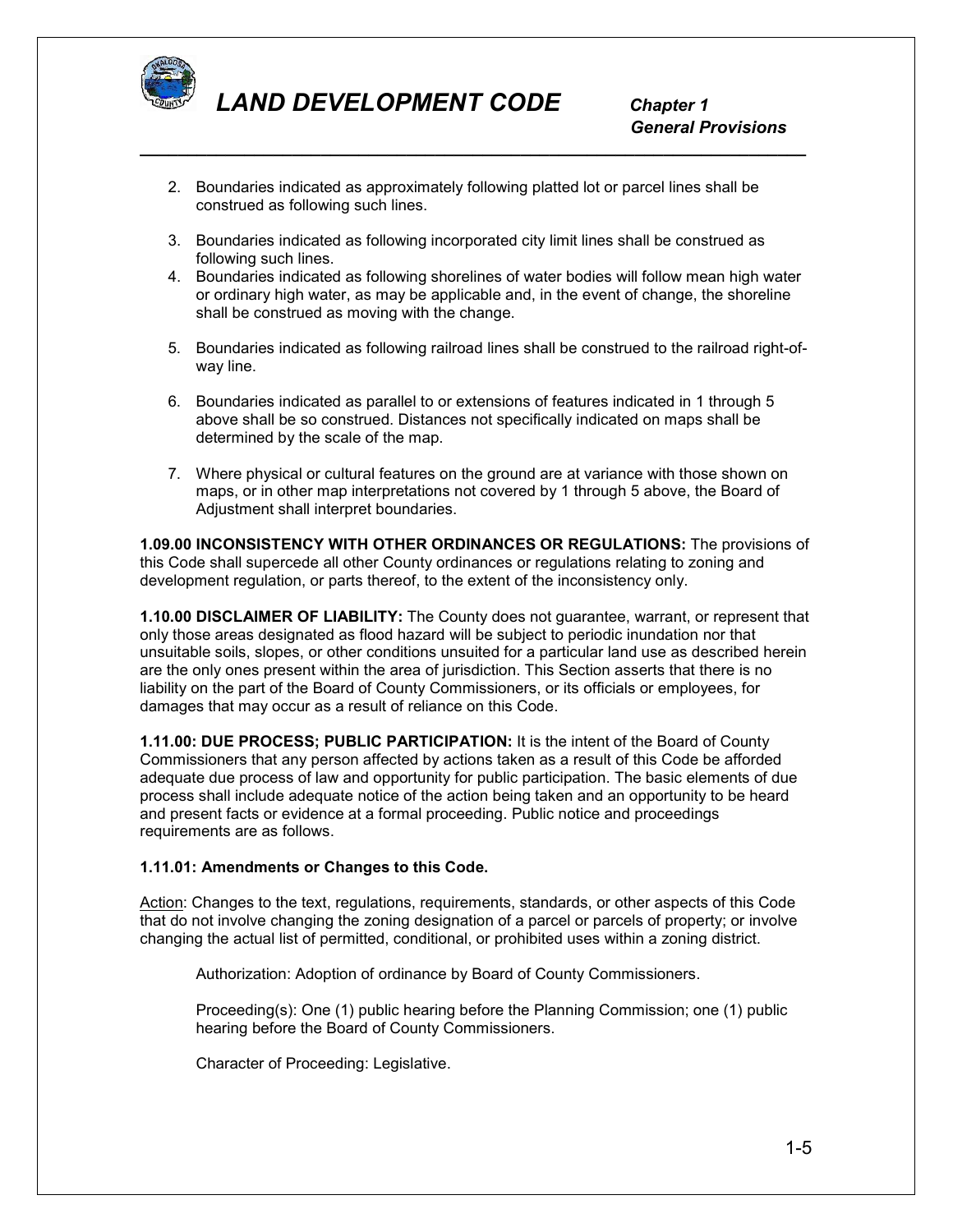

Presiding Body(ies): Planning Commission sitting as the officially designated Land Development Regulation Commission; Board of County Commissioners.

*\_\_\_\_\_\_\_\_\_\_\_\_\_\_\_\_\_\_\_\_\_\_\_\_\_\_\_\_\_\_\_\_\_\_\_\_\_\_\_\_\_\_\_\_\_\_\_\_\_\_\_\_\_\_\_\_\_\_\_\_\_\_\_\_\_\_\_\_\_\_*

Public Notice: Advertisement in a newspaper of general circulation published at least ten (10) days prior to the date each hearing will be held. A copy of such notice shall be kept available for public inspection during regular business hours at the office of the Clerk of the Court. The notice shall state the time, date, and place for each hearing; the title(s) of the proposed ordinance(s); the place(s) where the ordinance may be inspected by the public, and; a general statement advising that all interested parties may appear at the meeting and be heard with respect to the proposed ordinance(s) (See s.125.66(2), Fla.Stat.).

## **1.11.02 Changes to the Official Zoning Map (Rezoning); Changes to Permitted, Conditional, or Prohibited Uses Within Zoning Districts.**

Action: Rezoning request initiated by **persons other than the County** or rezonings **initiated by the County** involving less than 10 contiguous acres of land.

Authorization: Adoption of ordinance by Board of County Commissioners

Proceeding(s): One (1) public hearing before the Planning Commission; one (1) public hearing before the Board of County Commissioners.

Character of Proceeding: Quasi-judicial.

Presiding Bodies: Planning Commission; Board of County Commissioners.

Public Notice: Shall be the same as for paragraph 1, and shall also include the mailing of certified, return-receipt letters to all property owners within a 300 foot radius of the property being rezoned, a certified list of said owners to be obtained from the Property Appraiser's office. In addition, a 2 foot by 3 foot sign with no less than 1 inch lettering shall be posted at the property line facing and clearly visible from the adjacent street or for multiple streets a sign facing and clearly visible from all adjacent streets. The required letters and sign(s) shall describe the action being requested; the date, time and location of the public hearing to be held, and; the name and telephone number of both the applicant for rezoning and the Department. Letters must be mailed no later than 21 days before the date the first public hearing will be held and signs must be posted no later than 15 days before the date the first public hearing will be held. The applicant must provide signed affidavits stating the letters were mailed and the sign(s) were posted as required herein, and must also provide a time-dated photograph of the sign(s) after it is posted on the property.

Action: Rezoning **initiated by the County** involving 10 contiguous acres or more; Changes to Permitted, Conditional, or Prohibited Uses within Zoning Districts.

Authorization: Adoption of ordinance by Board of County Commissioners.

Proceedings: One (1) public hearing before the Planning Commission; two (2) public hearings before the Board of County Commissioners in the manner prescribed by Section 125.66, Florida Statutes.

Character of Proceeding: Quasi-judicial.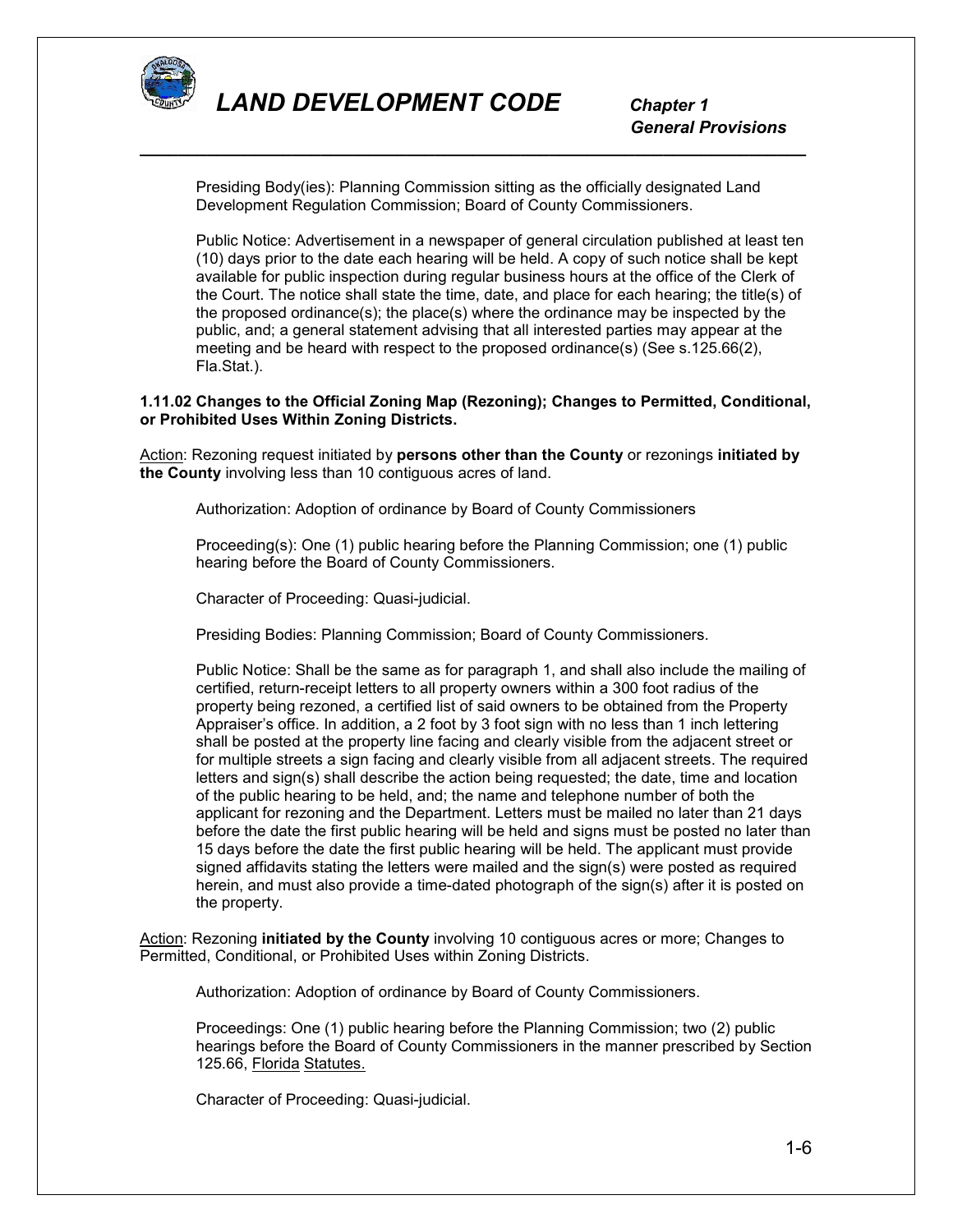

 *General Provisions*

Presiding Bodies: Planning Commission; Board of County Commissioners.

Public Notice: Shall be the same as for 1.11.02, a.

Action: Rezoning **initiated by the County** involving more than five (5) lots, parcels, or pieces of property whether contiguous or not; comprehensive text amendment of zoning regulations which involve more than one section of the regulations.

*\_\_\_\_\_\_\_\_\_\_\_\_\_\_\_\_\_\_\_\_\_\_\_\_\_\_\_\_\_\_\_\_\_\_\_\_\_\_\_\_\_\_\_\_\_\_\_\_\_\_\_\_\_\_\_\_\_\_\_\_\_\_\_\_\_\_\_\_\_\_*

Authorization: Adoption of ordinance by Board of County Commissioners.

Proceedings: One (1) public hearing before the Planning Commission, two (2) public hearings before the Board of County Commissioners in the manner prescribed by Section 125.66 Florida Statutes.

Character of Proceeding: Legislative.

Presiding Bodies: Planning Commission; Board of County Commissioners

Public Notice: As prescribed in Section 125.66 Florida Statutes.

#### **1.11.03 Special Exceptions; Variances; Administrative Appeals**

Action: Grant, grant with conditions, or deny requests for special exceptions or variances.

Authorization: Majority vote of the Board of Adjustment.

Proceeding: One public hearing before the Board of Adjustment.

Character of Proceeding: Quasi-judicial.

Presiding Body: Board of Adjustment.

Public Notice: Public notice shall be provided by publication of the date, time, place, and purpose of the hearing in a newspaper of general circulation with publication to be at least 10 days prior to the date of the hearing. The notice shall include the parcel number of the property involved, the street address if available, and a map showing the street names of adjacent streets. Also, a sign shall be posted on the property in the manner prescribed in 1.11.02, and certified return-receipt letters shall be mailed to all adjacent property owners, including those across a street or alley.

#### **1.11.04 Planned Unit Developments.**

Action: Approval or denial of Planned Unit Developments (PUD). Authorization: Approval by majority vote.

> Proceedings: One (1) public hearing before the Planning Commission; one (1) public hearing before the Board of County Commissioners.

Character of Proceeding: Quasi-judicial

Presiding Bodies: Planning Commission; Board of County Commissioners.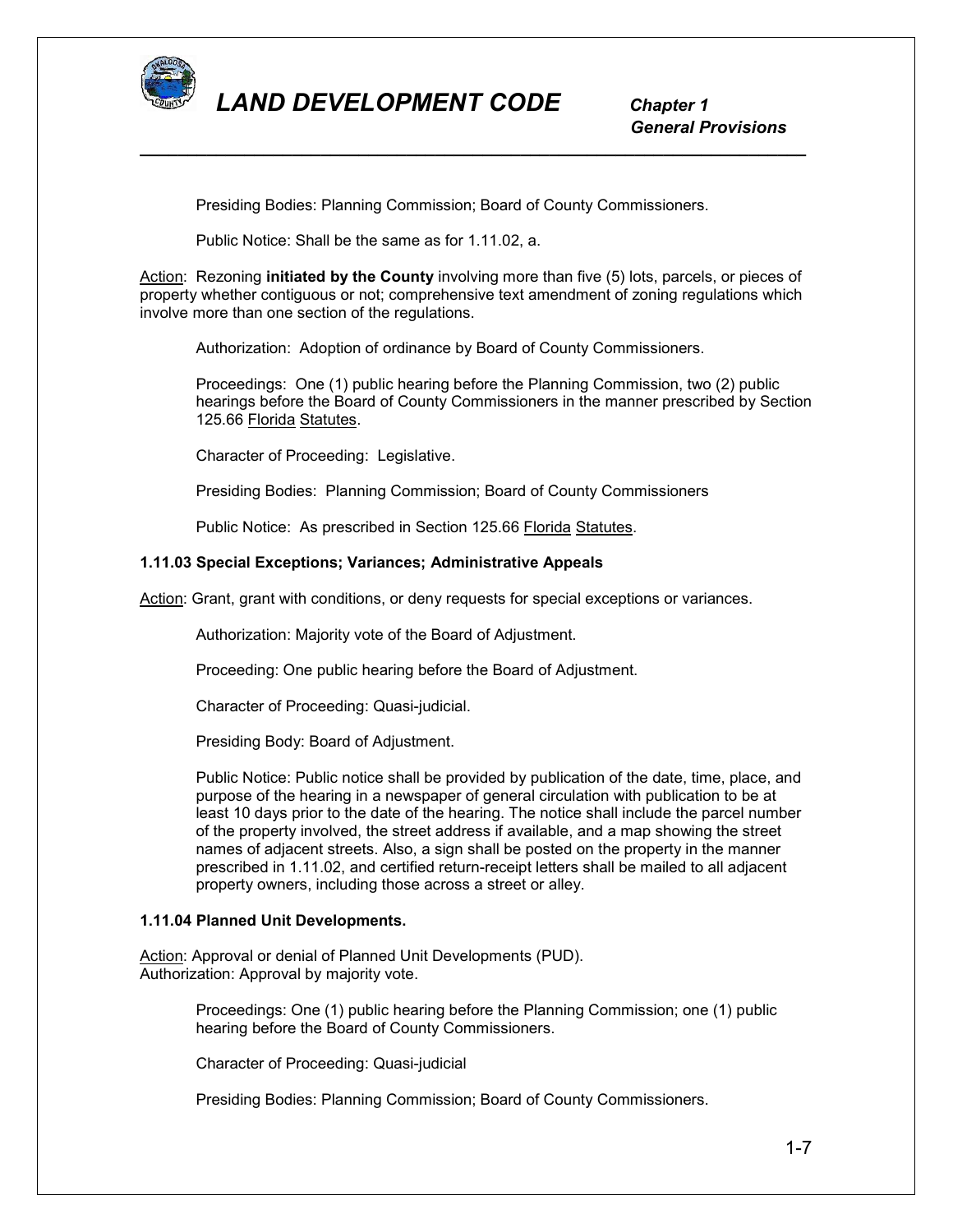

Public Notice: Advertisement published in a newspaper of general circulation, and a two foot by three foot sign posted on the property involved at least 15 days prior to the dates scheduled for the public hearings.

*\_\_\_\_\_\_\_\_\_\_\_\_\_\_\_\_\_\_\_\_\_\_\_\_\_\_\_\_\_\_\_\_\_\_\_\_\_\_\_\_\_\_\_\_\_\_\_\_\_\_\_\_\_\_\_\_\_\_\_\_\_\_\_\_\_\_\_\_\_\_*

## **1.11.05 Development Agreements** (pursuant to ss.163.3221 – 163.3243, Fla.Stat.)

Action: Approve or deny petitions for Development Agreements.

Authorization: Majority vote of the Board of County Commissioners

Proceeding: One public hearing before the Planning Commission; one public hearing before the Board of County Commissioners.

Character of Proceeding: Legislative

Presiding Body: Planning Commission; Board of County Commissioners.

Public Notice: Notice of intent to consider a development agreement shall be advertised approximately 7 days before each public hearing in a newspaper of general circulation within the county. Written notice shall be mailed to all property owners within a 300 foot radius of the property in the agreement. The date, time, and place at which the second public hearing will be held shall be announced at the first public hearing. The public notices shall specify the location of the land subject to the agreement, the development uses proposed on the property, the proposed population densities, and the proposed building intensities and height, the date, time, and place where each public hearing will be held, and shall specify a place where a copy of the proposed agreement can be obtained.

## **1.11.06 Community Development District (less than 1,000 acres in size).**

Action: Approve or deny petition for a Community Development District. Authorization: Adoption of an ordinance by the Board of County Commissioners.

Proceeding: One (1) public hearing before the Board of County Commissioners.

Character of Proceeding: Legislative.

Presiding Body: Board of County Commissioners.

Public Notice: The petitioner shall publish an advertisement in a newspaper of general circulation within the county at least once a week for the four (4) successive weeks immediately prior to the hearing. Such notice shall give the date, time, and place for the hearing, a description of the area to be included in the district, which description shall include a map showing clearly the area to be covered by the district, and any other relevant information the County may require. The public notice advertisement shall not be placed in that portion of the newspaper where legal notices and classified advertisements appear (s.190.005(1)(d), Fla. Stat.).

## **1.11.0***7* **Development Orders.**

Action: Approve, approve with conditions, or deny applications for development orders.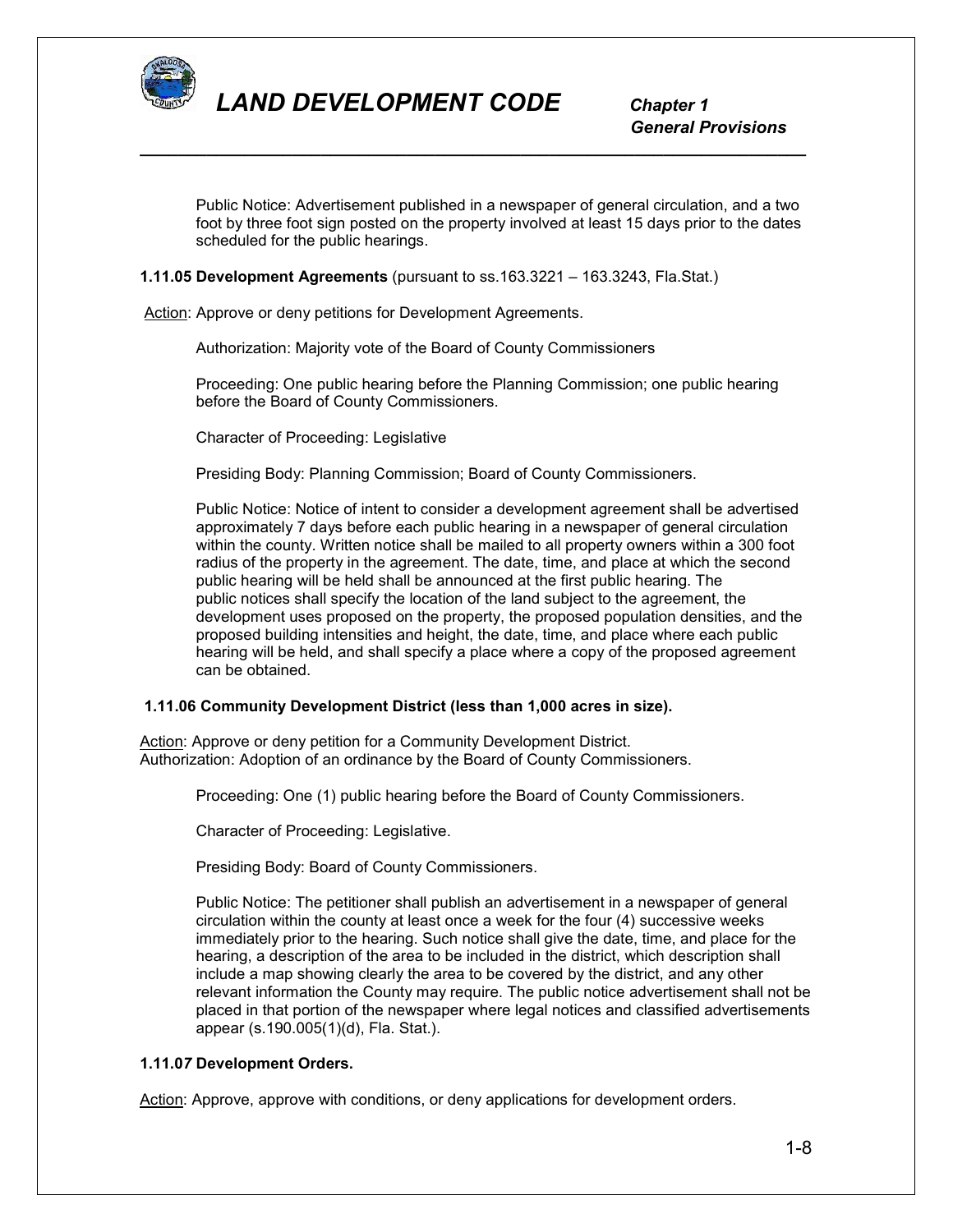

 *General Provisions*

Authorization: Approval of development orders by the Planning Official or Board of County Commissioners, as may be applicable.

*\_\_\_\_\_\_\_\_\_\_\_\_\_\_\_\_\_\_\_\_\_\_\_\_\_\_\_\_\_\_\_\_\_\_\_\_\_\_\_\_\_\_\_\_\_\_\_\_\_\_\_\_\_\_\_\_\_\_\_\_\_\_\_\_\_\_\_\_\_\_*

Public Notice: The development order applicant shall post a public notice sign on the property being developed. Said sign shall be no less than 2 feet wide by 3 feet high with contrasting letters at least 1 inch in size. The sign shall be posted at the property line of the property involved facing and clearly visible from the adjacent street or for multiple street frontages a sign at the property line facing and clearly visible from all adjacent streets. The sign shall describe the type of development activity being proposed and the place and telephone numbers where the public can obtain information about the development project. The sign shall be posted within five (5) days after the date the application is filed with the Department. The applicant must then provide the County with a signed affidavit stating that a sign has been posted as prescribed herein, and a timedated photograph of the sign after it has been posted on the site.

#### **1.11.08 Development Order Hearing.**

Action: Upon completion of the administrative review specified in section 1A.03.03. 4 the Planning Official shall issue a Notice of Intent to approve, approve with conditions, or deny a development order.

At this time any person, including the Planning Official, may petition for a Development Order Hearing. The petition shall be submitted to the Planning Official within seven (7) days after the dale a Notice of Intent is issued. The Petition shall be submitted on forms provided by the County and shall include the name, address, telephone number, and email address (if available) of the Petitioner and a statement as to why the Petitioner is objecting to issuance of the Development Order.

No later than fourteen (14) days after the date the petition is filed the Petitioner shall submit a Memorandum of Error which 1 contains the specific Code requirements and provisions by citation the Petitioner is objecting to, the reasons why the development order is not consistent with the identified citations, and any corrective actions to remedy the objections raised. Failure to comply with this part shall render the Petition abandoned and withdrawn. At the Development Order Hearing the Petitioner's arguments shall be limited to the objections raised in the Memorandum of Error. Objections raised pursuant to this Section shall be to this Code only and not any other approval or permit that may be required from an agency other than the County. Any assertion or challenge that the Development Order is not consistent with the Comprehensive Plan shall be as specified at s.163.3215, Fla. Stat

Upon receipt of the petition the Planning Official shall schedule the hearing on the agenda of the Planning Commission for the next practical meeting date. Prior to the hearing date the Planning Official shall schedule a meeting between county staff, the applicant, and the Petitioner so as to provide an opportunity for the objections to be resolved. No development order shall be approved or denied until after the Development Order Hearing has been held. All interested persons may attend the hearing and present verbal or written statements. At the conclusion of the hearing the Planning Commission shall provide a recommendation to the Planning Official whether to approve or deny the development order application at issue, or may remand to the Planning Official for further consideration with additional conditions. In the event that the Planning Commission recommendation is contrary to the Notice of Intent the matter shall be scheduled on the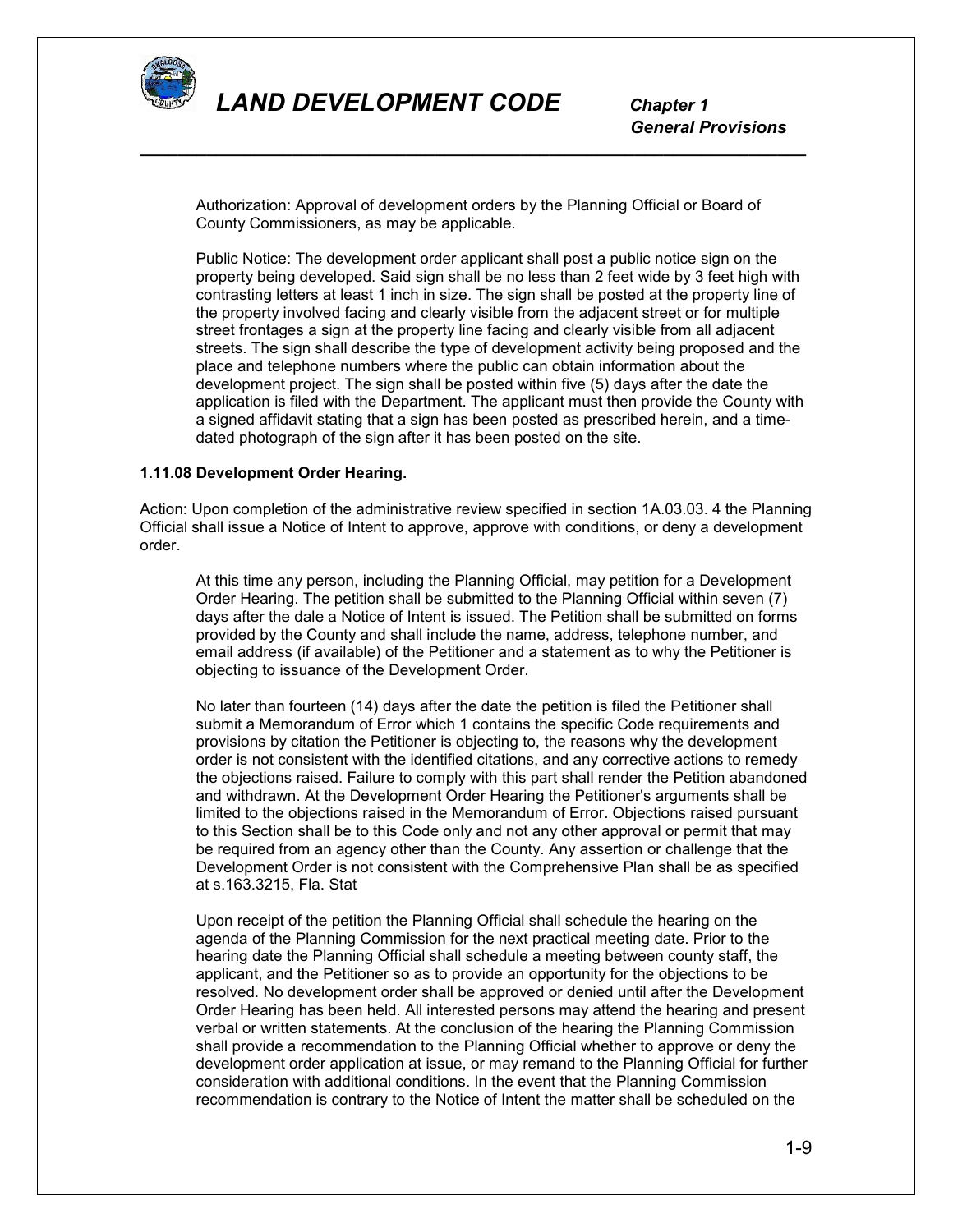

 *General Provisions*

agenda of the Board of County Commissioners (BCC) for the next practical meeting date. Prior to the BCC hearing date the Planning Official shall schedule a meeting between county staff, the applicant, and the Petitioner so as to provide an opportunity for the objections to be resolved. The BCC shall then take final action on the matter.

*\_\_\_\_\_\_\_\_\_\_\_\_\_\_\_\_\_\_\_\_\_\_\_\_\_\_\_\_\_\_\_\_\_\_\_\_\_\_\_\_\_\_\_\_\_\_\_\_\_\_\_\_\_\_\_\_\_\_\_\_\_\_\_\_\_\_\_\_\_\_*

Character of Proceeding: Quasi-judicial

Public Notice: Public notice shall be as specified in s. 1.11.03 at the time and expense of the Petitioner.

**1.11.09 Harmless Error:** The term "harmless error" shall mean an error which does not affect a party's substantive rights or the outcome of a proceeding. The specific intent of providing public notice is to inform potentially affected parties of the action being considered and the forum for an opportunity to be heard. In those situations where a newspaper advertisement, certified letter, sign or other required public notice contains an unintentional mistake which does not affect due notice of a pending proceeding to the extent that a potentially affected party is not made aware of an action being considered or the date, time and place at which an action will be taken, then said mistake may be considered harmless error which shall not necessitate a rescheduling of the proceeding at hand or the re-advertisement of the required public notice. In any given situation where a dispute may arise as to whether a particular error is harmless error the presiding body for the proceeding at hand shall decide by majority vote.

**1.11.10 Public Notice Costs:** All costs associated with the public notice requirements prescribed in this Section shall be at the expense of the applicant including purchase and posting of signs, mailing return-receipt letters and legal advertisements in the newspaper. To ensure that statutory requirements are met the Department of Growth Management shall place the legal advertisement in the newspaper the cost of which shall be reimbursed by the applicant(s). Failure to reimburse the Department for legal ad costs shall be grounds for withholding the requested action from the next available public hearing agenda.

## **1.11.11 Development of Regional Impact (DRI).**

Action: Approval, approval with conditions, or denial of applications for a DRI, or amendment to a previously approved DRI development order.

Authorization: Approval by majority vote.

Proceedings: The review and approval of DRI applications and any amendments to an approved DRI development order shall be as specified at Section 380.06, *Fla. Stat.,*  provided however, that for any amendments to a previously approved DRI development order, there shall be one public hearing before the Planning Commission and one public hearing before the Board of County Commissioners. Nothing herein shall be construed to preclude a DRI application or amendment to a previously approved DRI development order from being heard by the Board of County Commissioners if it believes there are relevant issues that require additional information and analysis prior to taking action.

Character of proceeding: Quasi-judicial.

Presiding bodies: Planning Commission; Board of County Commissioners.

Public Notice: Advertisement in a newspaper of general circulation published at least ten days prior to the date each hearing will be held. A copy of such notice shall be kept